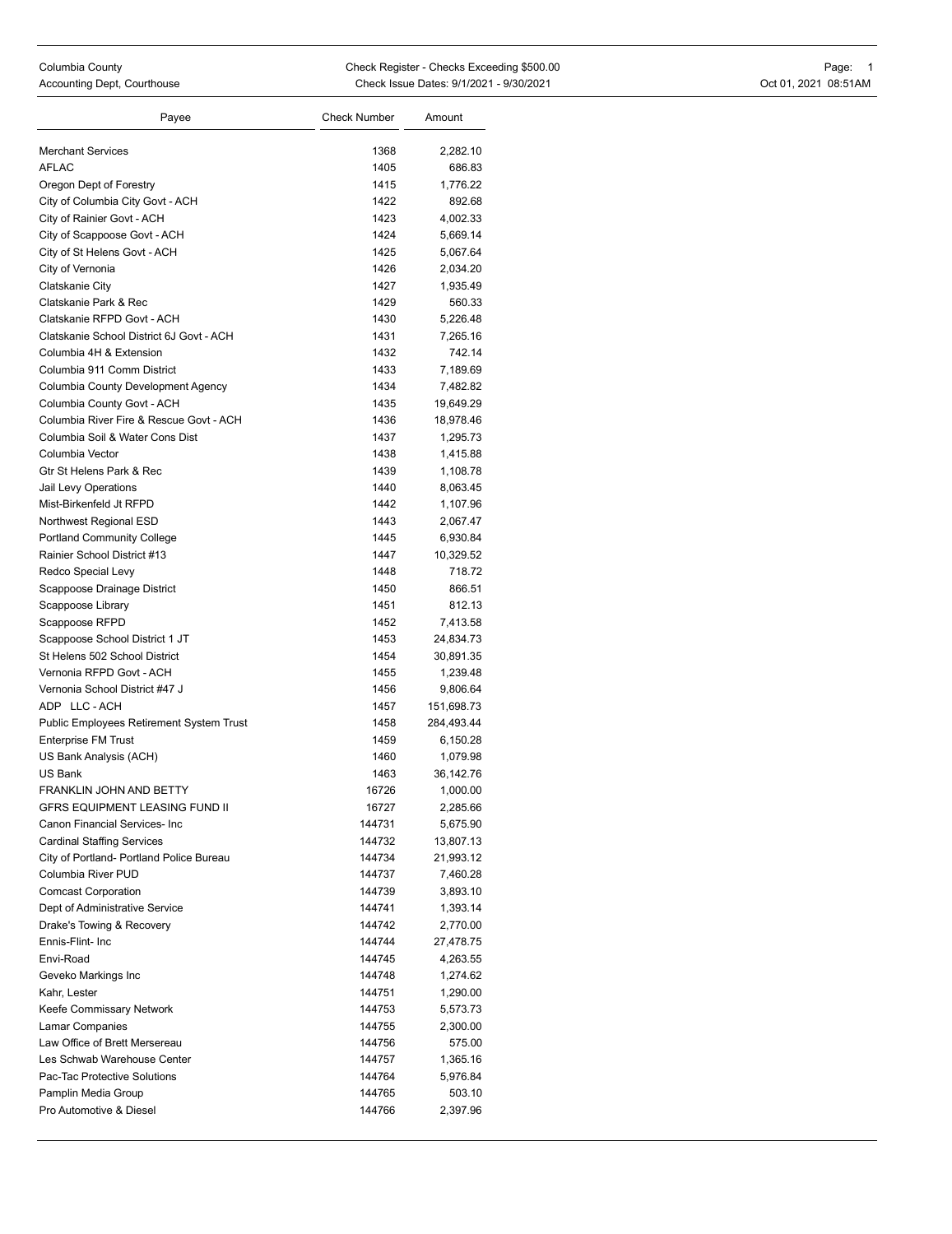| Payee                                                    | <b>Check Number</b> | Amount     |
|----------------------------------------------------------|---------------------|------------|
|                                                          |                     |            |
| Reliant Behavioral Health                                | 144768              | 1,434.00   |
| Securus Technologies- Inc                                | 144770              | 5,000.00   |
| <b>Standard Supply Co</b>                                | 144773              | 630.62     |
| Summit Supply LLC                                        | 144775              | 3,065.34   |
| The Home Depot Pro-SupplyWorks                           | 144777              | 719.52     |
| Traffic Safety Supply Co. Inc                            | 144778              | 986.40     |
| Verizon Wireless                                         | 144779              | 752.26     |
| <b>AFSCME Oregon Council 75</b>                          | 144783              | 3,425.90   |
| AFSCME Union Local #697                                  | 144784              | 1,334.60   |
| Allegiance Benefit Plan Management- Inc                  | 144785              | 6,940.96   |
| C.C.D.S.A.                                               | 144787              | 2,880.00   |
| Kaiser Foundation Health Plan                            | 144789              | 310,255.00 |
| Mutual of Omaha                                          | 144790              | 6,477.41   |
| Nationwide Retirement Solution                           | 144791              | 33,147.33  |
| PLIC - SBD Grand Island                                  | 144793              | 12,366.33  |
| Willamette Dental Insurance Inc                          | 144797              | 5,187.85   |
| A & I Distributors                                       | 144798              | 584.18     |
| <b>Cardinal Staffing Services</b>                        | 144803              | 14,843.90  |
| CenturyLink, Seattle                                     | 144804              | 1,011.76   |
| Cenveo                                                   | 144805              | 804.20     |
| City of Columbia City                                    | 144807              | 500.00     |
| City of St Helens - Water Dept.                          | 144809              | 10,680.11  |
| Country Media- Inc                                       | 144814              | 594.00     |
| Dahlgren's Do It Best Builder's Supply                   | 144815              | 830.62     |
| Hudson Garbage Service - 2046                            | 144821              | 684.32     |
| <b>Karpel Solutions</b>                                  | 144822              | 6,050.00   |
| Legend Data Systems, Inc.                                | 144825              | 3,556.50   |
| Les Schwab Warehouse Center                              | 144826              | 1,868.49   |
| <b>LS Networks</b>                                       | 144828              | 601.80     |
| Mccoy Freightliner                                       | 144829              | 4,614.10   |
| Office Depot                                             | 144831              | 953.50     |
| Old Jack Properties, Inc.                                | 144832              | 2,470.25   |
| Oregon State Police                                      | 144834              | 1,260.00   |
| Pacific Office Automation                                | 144837              | 591.57     |
| Paradigm Software                                        | 144838              | 630.00     |
| Pauly- Rogers & Co. PC                                   | 144839              | 3,600.00   |
| Peterson Machinery Co.                                   | 144840              | 867.12     |
| SOV                                                      | 144842              | 3,559.14   |
| <b>Summit Supply LLC</b>                                 | 144845              | 1,951.00   |
| <b>TFT Construction- Inc.</b>                            | 144847              | 11,426.60  |
| The Master's Touch-LLC                                   | 144849              | 10,600.00  |
| <b>Tillamook County Transportation District</b>          | 144850              | 3,000.00   |
| <b>Trinity Services Group Inc</b>                        | 144851              | 16,193.62  |
| United Rentals North America- Inc                        | 144852              | 1,490.72   |
| Wasco County Landfill, Inc.                              | 144858              | 65,696.85  |
| Waste Connections of Oregon                              | 144859              | 117,065.66 |
| Wellpath LLC                                             | 144860              | 62,607.60  |
| Wilcox & Flegel                                          | 144861              | 5,149.64   |
| Sendit Direct Mail and Fulfillment Inc                   | 144863              | 717.09     |
| ABC Enterprises- Inc                                     | 144864              | 774.20     |
| Ace Hardware                                             | 144865              | 640.77     |
| ADP-LLC                                                  | 144867              | 2,842.39   |
| AT&T Mobility                                            | 144869              | 2,175.95   |
| <b>Bicoastal Media LLC</b>                               | 144871              | 500.00     |
| <b>Cardinal Staffing Services</b>                        | 144872              | 25,539.35  |
| Centric Elevator Corp of Oregon                          | 144873              | 962.25     |
| Columbia Comm. Mental Health<br>Columbia Health Services | 144878              | 9,345.00   |
|                                                          | 144879              | 3,747.33   |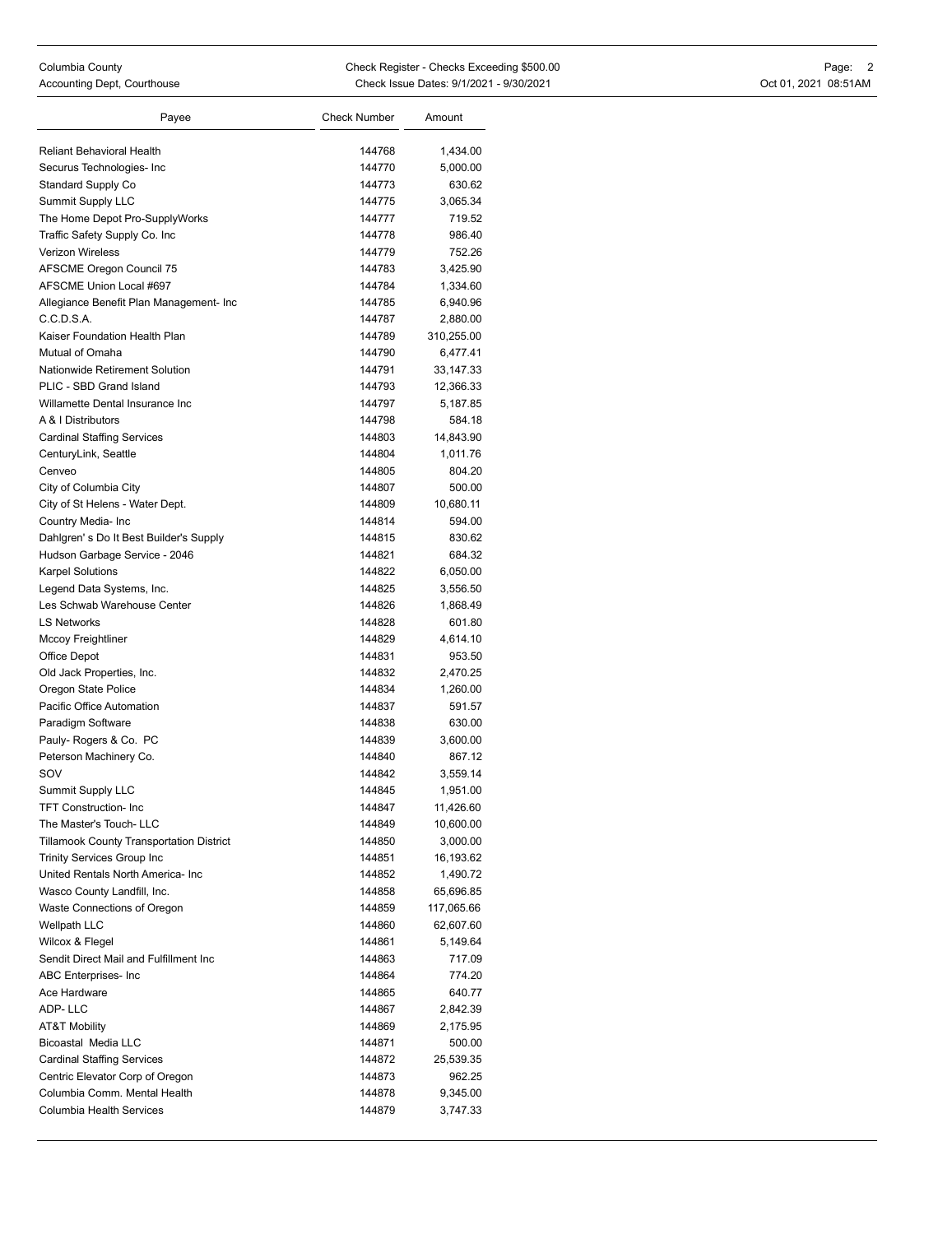| Payee                                     | <b>Check Number</b> | Amount               |
|-------------------------------------------|---------------------|----------------------|
|                                           |                     |                      |
| Diamond Mowers, LLC                       | 144882              | 1,908.85             |
| Doculynx Operations, LLC                  | 144883              | 7,387.40             |
| <b>EMCO Mail+Print</b>                    | 144884              | 4,250.00             |
| <b>GVA Northwest, LLC</b>                 | 144886              | 1,848.00             |
| Hudson Garbage Service - 2046             | 144887              | 7,719.21             |
| Justin McMullin                           | 144888              | 2,000.00             |
| Keefe Commissary Network                  | 144889              | 2,562.49             |
| <b>MTR Western LLC</b>                    | 144897              | 49,518.14            |
| Oregon Dept of Revenue                    | 144901<br>144902    | 13,142.89            |
| Point and Pay<br>Quadient Finance USA Inc |                     | 7,008.00             |
|                                           | 144903              | 1,251.00             |
| <b>Staples Business Credit</b>            | 144905              | 5,092.76             |
| Summit Supply LLC                         | 144906              | 1,806.00             |
| The Door Works Co.- Inc                   | 144907              | 680.00               |
| <b>Trinity Services Group Inc</b>         | 144908<br>144913    | 8,008.28             |
| Wilcox & Flegel<br>Philip Toby Steinhart  | 144914              | 1,618.51<br>2,288.19 |
| <b>ACTenviro</b>                          | 144916              | 25,362.17            |
| Brown & Brown Northwest                   | 144921              | 23,634.38            |
| Caselle-Inc                               | 144926              | 3,975.00             |
| Columbia County Legal Aid                 | 144932              |                      |
| <b>Communications Northwest- Inc</b>      | 144935              | 1,575.00<br>1,090.00 |
| Cowlitz County Juvenile Dept.             | 144937              | 4,623.00             |
| David Evans and Associates Inc.           | 144939              | 1,592.93             |
| ECONorthwest                              | 144941              | 681.00               |
| Ennis-Flint- Inc                          | 144942              | 37,180.00            |
| <b>GRAINGER III</b>                       | 144944              | 2,146.92             |
| Hudson Garbage Columbia City              | 144952              | 1,571.47             |
| <b>ID Wholesaler</b>                      | 144955              | 599.00               |
| Ixtapa Mexican Restaurant                 | 144958              | 2,592.00             |
| Jackson Group Peterbilt, Inc.             | 144959              | 1,913.07             |
| Keefe Commissary Network                  | 144961              | 2,521.35             |
| Kinnear Specialties Inc                   | 144962              | 1,225.78             |
| KLS Surveying- Inc                        | 144964              | 2,375.00             |
| Knife River                               | 144965              | 825.10               |
| Lakeside Industries                       | 144967              | 436,954.95           |
| Lawrence Oil Company                      | 144968              | 15,413.94            |
| Loomis                                    | 144971              | 589.71               |
| Lower Willamette Const                    | 144972              | 1,883.06             |
| Northside Trucks & Equipment              | 144979              | 940.17               |
| <b>NW Natural Gas</b>                     | 144980              | 2,164.87             |
| <b>OACCD</b>                              | 144981              | 1,201.02             |
| Office Depot                              | 144982              | 730.08               |
| Oregon Protective Services- LLC           | 144986              | 1,527.08             |
| Oregon State Police                       | 144987              | 1,440.00             |
| Oregonian Media Group                     | 144988              | 3,717.04             |
| Pape, Kenworth                            | 144990              | 1,239.80             |
| Point and Pay                             | 144993              | 6,408.00             |
| Pro Automotive & Diesel                   | 144995              | 877.69               |
| <b>Rick Scholl Yard Maintenance</b>       | 144999              | 540.00               |
| St Helens Marina LLC                      | 145005              | 896.90               |
| Summit Supply LLC                         | 145008              | 1,274.50             |
| Sunset Auto Parts Inc                     | 145009              | 1,589.02             |
| <b>Sunset Equipment</b>                   | 145010              | 659.40               |
| <b>Tangent Computers</b>                  | 145011              | 560.83               |
| <b>Trinity Services Group Inc</b>         | 145015              | 8,178.60             |
| Trotter & Morton Facility Svc of PNW      | 145016              | 682.50               |
| United Rentals North America- Inc         | 145019              | 658.48               |
|                                           |                     |                      |